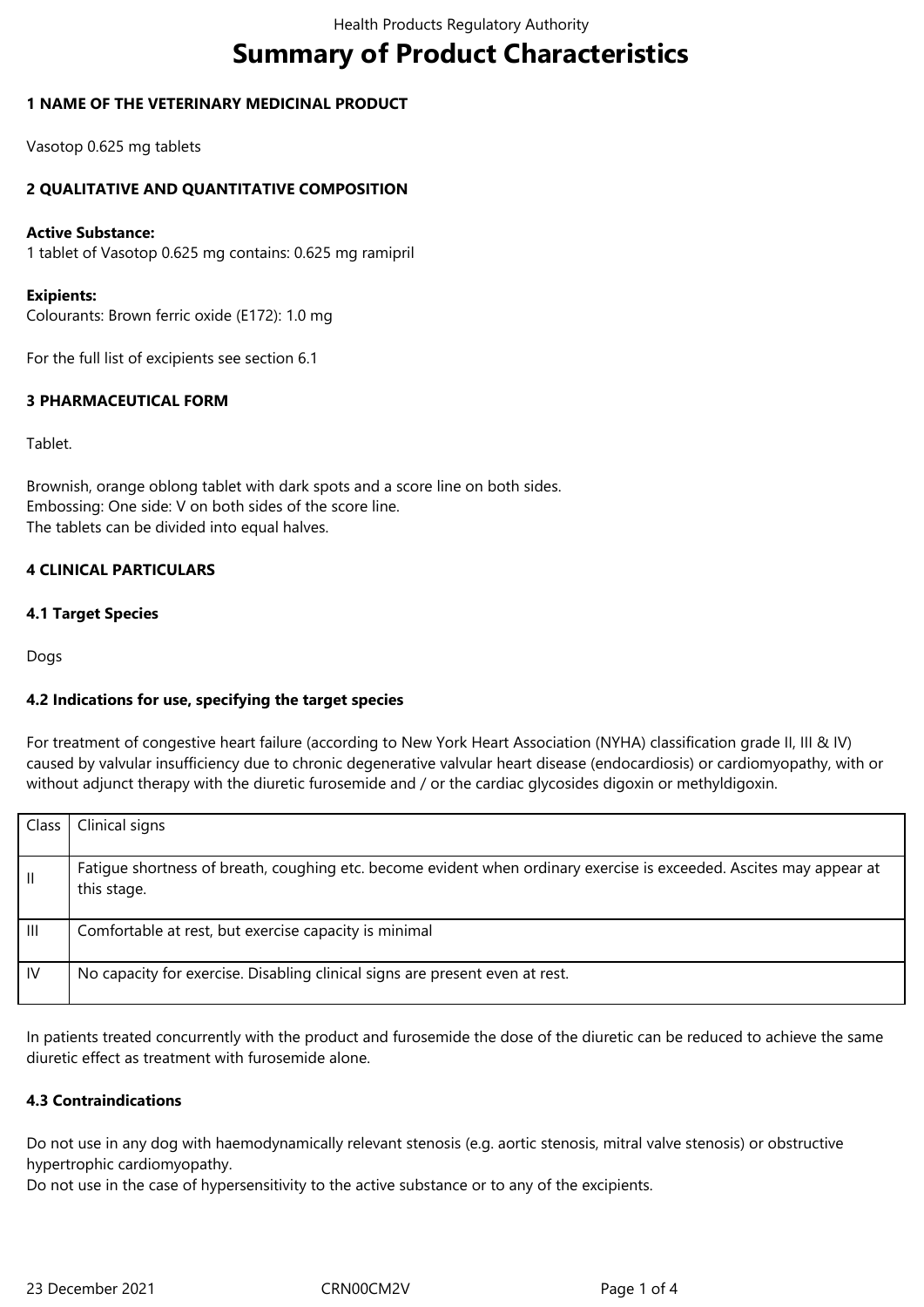# **4.4 Special warnings for each target species**

None.

# **4.5 Special precautions for use**

# **Special precautions for use in animals**

If signs of apathy or ataxia (potential signs of hypotension) occur during treatment with the product, the drug should be discontinued and treatment resumed at 50% of the original dose once symptoms have subsided.

The use of ACE inhibitors in dogs with hypovolaemia/dehydration (e.g. as a result of diuretic treatment, vomiting or diarrhoea) can lead to acute hypotension. In such cases the fluid and electrolyte balance should be restored immediately and treatment with this product suspended until it has been stabilised.

In patients at risk of hypovolaemia the product should be introduced gradually over one week (starting with half the normal dose).

1 - 2 days before and after commencement of treatment with ACE inhibitors the patient's hydration status and renal function should be checked. This is also necessary after the Vasotop dose has been increased or if a diuretic is given concurrently. Use according to the benefit/risk assessment in dogs with renal and hepatic failures.

In dogs with kidney problems renal function should be monitored during therapy with the product.

# **Special precautions to be taken by the person administering the veterinary medicinal product to animals**

Wash hands after use. In case of accidental ingestion seek immediately medical advice and show the package leaflet or the label to the physician.

# **4.6 Adverse reactions (frequency and seriousness)**

At the start of treatment with ACE inhibitors or after a dosage increase, reduced blood pressure can occur in rare cases, which may manifest itself by fatigue, lethargy or ataxia. In such cases treatment should be discontinued until the patient's condition has returned to normal and then resumed with 50% of the original dose. As high doses of diuretics can also lead to a fall in blood pressure, the concurrent administration of diuretics in the early phase of treatment with ACE inhibitors should be avoided in these patients.

The frequency of adverse reactions is defined using the following convention:

- very common (more than 1 in 10 animals treated displaying adverse reaction(s))
- common (more than 1 but less than 10 animals in 100 animals treated)
- uncommon (more than 1 but less than 10 animals in 1,000 animals treated)
- rare (more than 1 but less than 10 animals in 10,000 animals treated)
- very rare (less than 1 animal in 10,000 animals treated, including isolated reports).

# **4.7 Use during pregnancy, lactation or lay**

As no data are available on the use of the product during pregnancy and lactation, the product should not be used in pregnant and lactating bitches.

#### **4.8 Interaction with other medicinal products and other forms of interactions**

Both diuretics and a low-sodium diet potentiate the action of ACE inhibitors by activating the renin-angiotensin-aldosterone system (RAAS). Large doses of diuretics and a low-sodium diet should therefore be avoided during treatment with ACE inhibitors in order to prevent hypotension (with symptoms such as apathy, ataxia and more rarely syncope or acute renal failure).

The concomitant administration of potassium or potassium-sparing diuretics should be avoided because of the risk of hyperkalaemia.

# **4.9 Amounts to be administered and administration route**

The therapeutic dose in the dog is a single daily oral administration of 0.125 mg ramipril per kg bodyweight (1 tablet Vasotop 0.625 mg per 5 kg bodyweight).

To ensure accurate dosing, each individual should be carefully weighed before calculating the dose. Treatment should always be started with this lowest recommended dose. The dose should only be increased if the animal does not respond to the recommended initial dosage of 0.125 mg ramipril per kg bodyweight.

23 December 2021 CRN00CM2V Page 2 of 4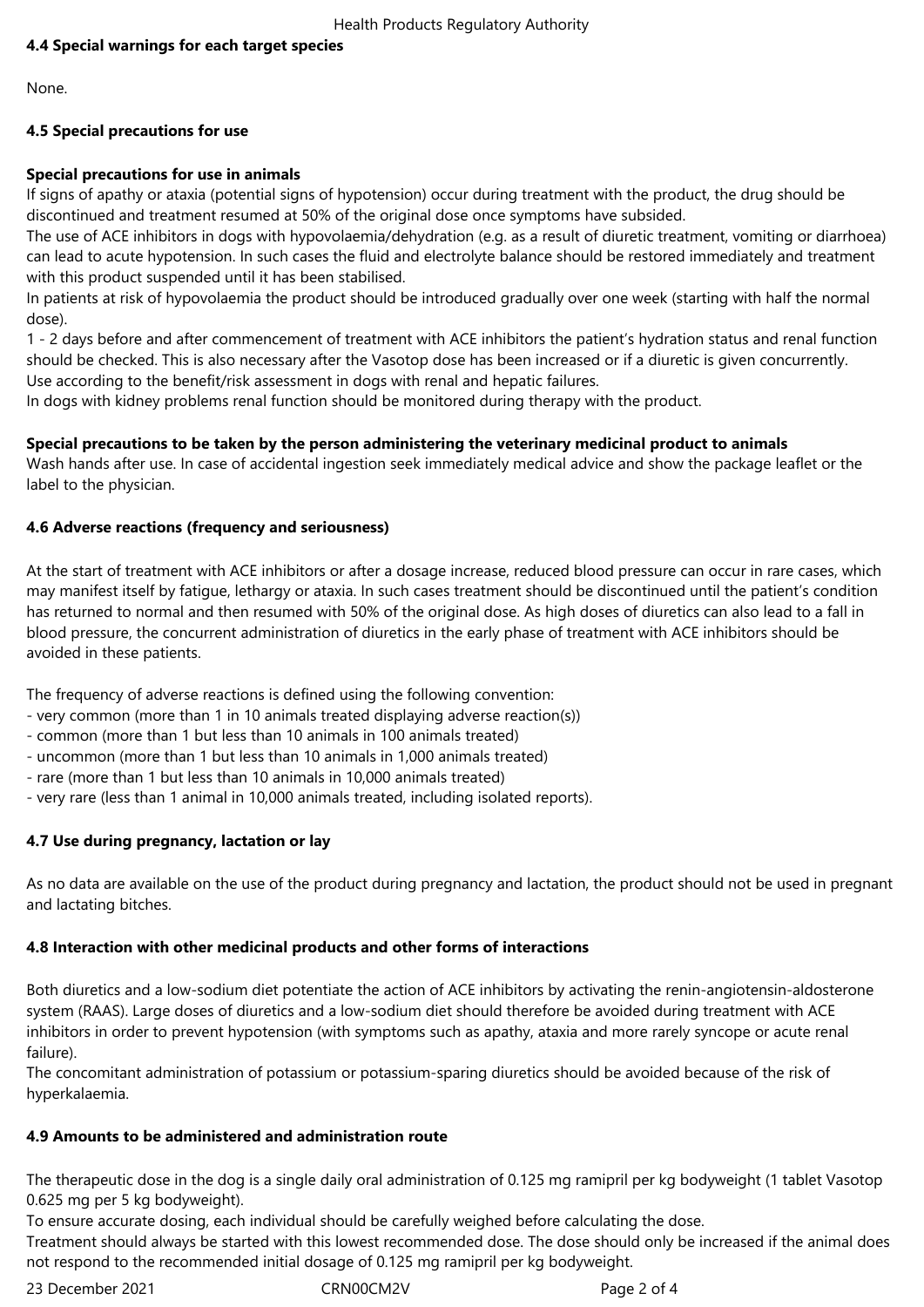#### Health Products Regulatory Authority

Depending on the severity of the pulmonary congestion in patients with cough or pulmonary oedema, the dose may be increased after 2 weeks to 0.25 mg ramipril per kg BW and day.

### **4.10 Overdose (symptoms, emergency procedures, antidotes), if necessary**

Oral doses of up to 2.5 mg ramipril per kg bodyweight (10-times the recommended highest dose) have been well tolerated in healthy young dogs. Hypotension may occur as a symptom of overdose with signs of apathy and ataxia.

### **4.11 Withdrawal period(s)**

Not applicable.

## **5 PHARMACOLOGICAL or IMMUNOLOGICAL PROPERTIES**

Pharmacotherapeutic group: ACE Inhibitors ATCvet code: QC 09 AA 05

### **5.1 Pharmacodynamic properties**

Ramipril is hydrolysed by esterases in the liver to its active metabolite ramiprilate. Ramiprilate inhibits the enzyme dipeptidylcarboxypeptidase I, also called angiotensin-converting enzyme (ACE). This enzyme catalyses the conversion of angiotensin I to angiotensin II in the blood plasma and endothelia and the breakdown of bradykinin. As angiotensin II has a potent vasoconstrictive action, while bradykinin is a vasodilator, the reduced formation of angiotensin II and the inhibition of bradykinin breakdown lead to vasodilation.

In addition, plasma angiotensin II causes the release of aldosterone (in the renin-angiotensin-aldosterone system - RAAS). Ramiprilate therefore also reduces the secretion of aldosterone. This leads to an increase in the serum potassium concentration.

The inhibition of tissue ACE causes a reduction of local angiotensin II, especially in the heart, and enhances the action of bradykinin. Angiotensin II induces cell division in smooth muscle, while bradykinin causes a local increase in prostacyclins (PGI2) and NO, which in turn inhibit the proliferation of smooth muscle. These two synergistic effects of local ACE inhibition are synonymous with a reduction of myotropic factors and lead to a marked reduction in the proliferation of smooth muscle cells in cardiac muscle and blood vessels. Ramipril thus prevents or substantially reduces myogenic hypertrophy in congestive heart failure (CHF) and leads to a reduction in peripheral resistance.

The plasma ACE activity was measured as a criterion of the pharmacodynamic action of ramipril. Following oral administration of the drug a rapid and significant inhibition of this activity occurs, which then gradually rises again during the interval between doses, eventually returning to 50 % of the baseline value at 24 hours post administration.

Treatment with ramipril improves the haemodynamic status of patients with congestive heart failure, the associated symptoms and the prognosis. In addition, ramipril reduces the mortality rate in patients with persistent or transient heart failure following an acute myocardial infarction (man, dog).

#### **5.2 Pharmacokinetic particulars**

Ramipril is rapidly absorbed in the gastrointestinal tract after oral administration and hydrolysed in the liver to the active metabolite ramiprilate. The relative bioavailability of the different tablets was documented and ranged from 87.9 to 97.7%. Metabolism studies in dogs with <sup>14</sup>C-labelled ramipril show that the active substance is distributed rapidly and extensively into the various tissues.

Following oral administration of 0.25 mg/kg BW ramipril to dogs, maximum ramiprilate concentrations occur on average after 1.2 hours (tablet). The mean of these peak concentrations is 18.1 ng/ml (tablet).

#### **6 PHARMACEUTICAL PARTICULARS**

# **6.1 List of excipients**

23 December 2021 CRN00CM2V Page 3 of 4 Brown ferric oxide (E172) Hydroxypropylmethylcellulose Pregelatinised starch Microcrystalline cellulose Sodium stearyl fumarate Artificial powdered beef flavour